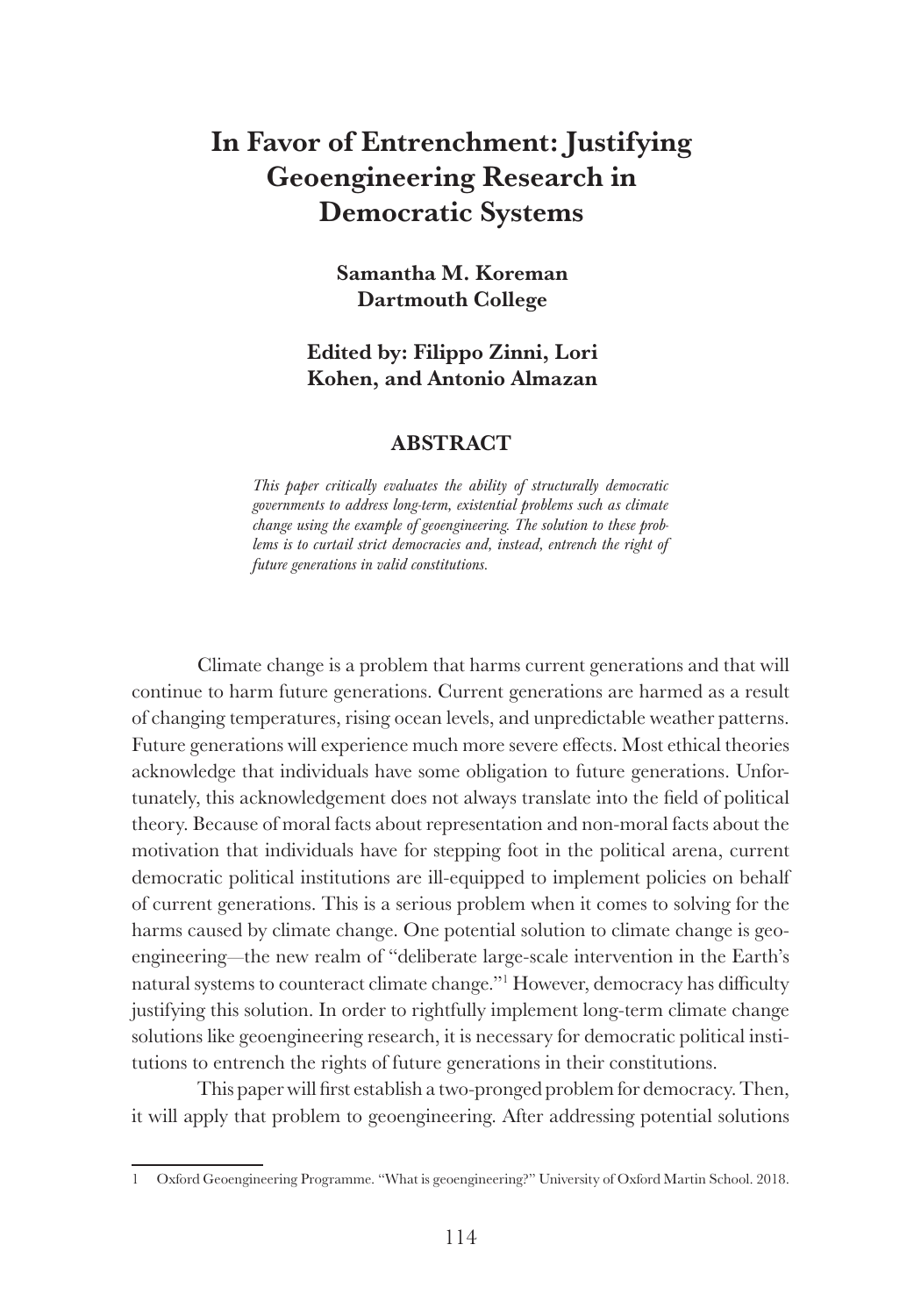to the geoengineering dilemma, this paper advocates for entrenching the rights of future generations into a democratic constitution as a solution for the two problems discussed in the first two sections of the paper. Finally, this paper addresses multiple counterarguments to entrenchment and concludes that entrenchment is, in fact, a viable solution to justifying geoengineering research in the policy arena.

### I. A Problem For Democracy

If we assume that we have some obligations to future generations, then it is necessary to solve a two-pronged problem for dealing with claims of intergenerational justice in modern democratic societies. Although some people claim that democracy has many benefits related to the idea that citizens get to have input in important political decisions through electing representatives and voting on specific policies, a major downside of the democratic procedure is that on a purely structural level, it is ill-equipped to solve long-term problems.

The first prong of this democratic dilemma is that procedural accounts of representative democracy require that representatives be responsive to their constituents. This occurs through voting and tests of public approval. Neither of these methods allow representatives the leeway to directly make decisions on behalf of future generations as future generations are not the constituents of political representatives—as they do not yet exist. It is impossible for future generations to elect representatives or even have any measurable approval or disapproval for current policies. For policies with long time horizons, it will only be after the policies are implemented that future generations will weigh in on whether they approve of said implemented policy. This concern over time horizons establishes the second prong of the problem of integrating concerns about intergenerational justice in democratic procedures—because representatives want to be elected and maintain high approval ratings, they will often choose to focus on short-term projects. These short-term projects are policies that current people prioritize in their day-to-day lives. While this prong is an issue in general for democracy's ability to pass policies that address long-term problems, it is especially problematic in the case of policy concerning climate change. While many people are in favor of addressing climate change, they rarely vote for a politician based on a policy to address climate change. Even if a small portion of the population did vote in this manner, it would still be difficult for policymakers to collectively act to pass policies that mitigate climate change as they need to cater to all constituents. For example, as in the case of America's coal industry, politicians will often advocate for investing in economic advances that lead to increased resource use.

One might have an easy answer to this and say that politicians can simply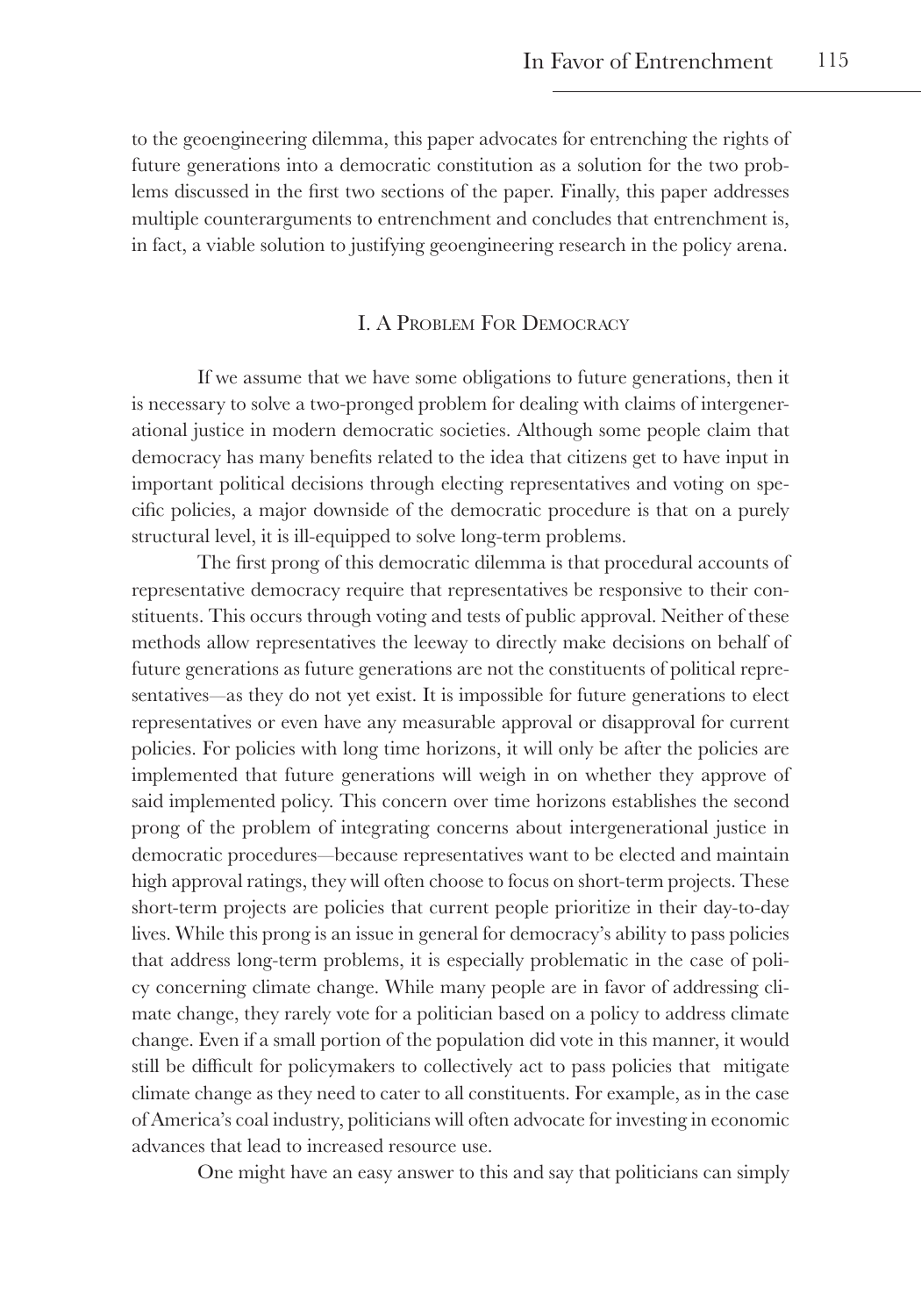invest in decoupling in order to satisfy both current and future peoples. However, this two-pronged problem is not so easily addressed in cases where these sorts of justifications for certain environmental policies in a representative democracy reach counterintuitive conclusions that run in opposition to the interest of current people.

### II. The Dilemma of Geoengineering

If we are to accept the context above claim that democracy is unable to establish a stable obligation to future generations, then a dilemma regarding geoengineering becomes apparent—geoengineering research to "arm the future" is unjustified and undesirable while actually implementing geoengineering is justified.

Current geoengineering research focuses on the possibility of manipulating the Earth in such a way as to mitigate—or, hopefully, to solve for—the effects of climate change. While there are many proposals in the scientific community regarding specific forms of geoengineering such as injecting sulfate aerosols into the Earth's atmosphere to increase the Earth's albedo and decrease the Earth's temperature, all forms of current geoengineering research are affected by the dilemma of democratic procedure.<sup>2</sup> There exists an important higher-order claim in discussions of policy justification that the rationale for certain advocacies and the way that those rationales interact within an overarching political framework is important for determining the extent to which policies are justified.<sup>3</sup> Proponents of geoengineering research often make the argument that even if our current population is not in favor of actually implementing geoengineering, it is important to "arm the future" with the information needed to implement geoengineering if future generations are put into a position where they must implement geoengineering for their own survival.4

Contrastingly, a rationale for *implementing* geoengineering does not categorically ignore the overarching context of democracy. An argument of this sort could proceed in the following fashion: current people are being harmed as a result of climate change. Constituents also have an interest in mitigating climate change. There has already been substantial research into geoengineering policies that prove it is both feasible and cost-effective. Therefore, there is a justification

<sup>2</sup> Gardiner, Stephen M. "Is 'Arming the Future' with Geoengineering Really the Lesser Evil?" *Climate Ethics*. Oxford University Press, Oxford, UK, 2010, pp. 285.

<sup>3</sup> Gardiner, Stephen M. "Is 'Arming the Future' with Geoengineering Really the Lesser Evil?" *Climate Ethics*. Oxford University Press, Oxford, UK, 2010, pp. 285.

<sup>4</sup> Keith, David W. "Toward a Responsible Solar Geoengineering Research Program." *Issues in Science and Technology*. National Academies of Sciences, Engineering, and Medicine: The University of Texas at Dallas, Arizona State University, 2017, pp. 77.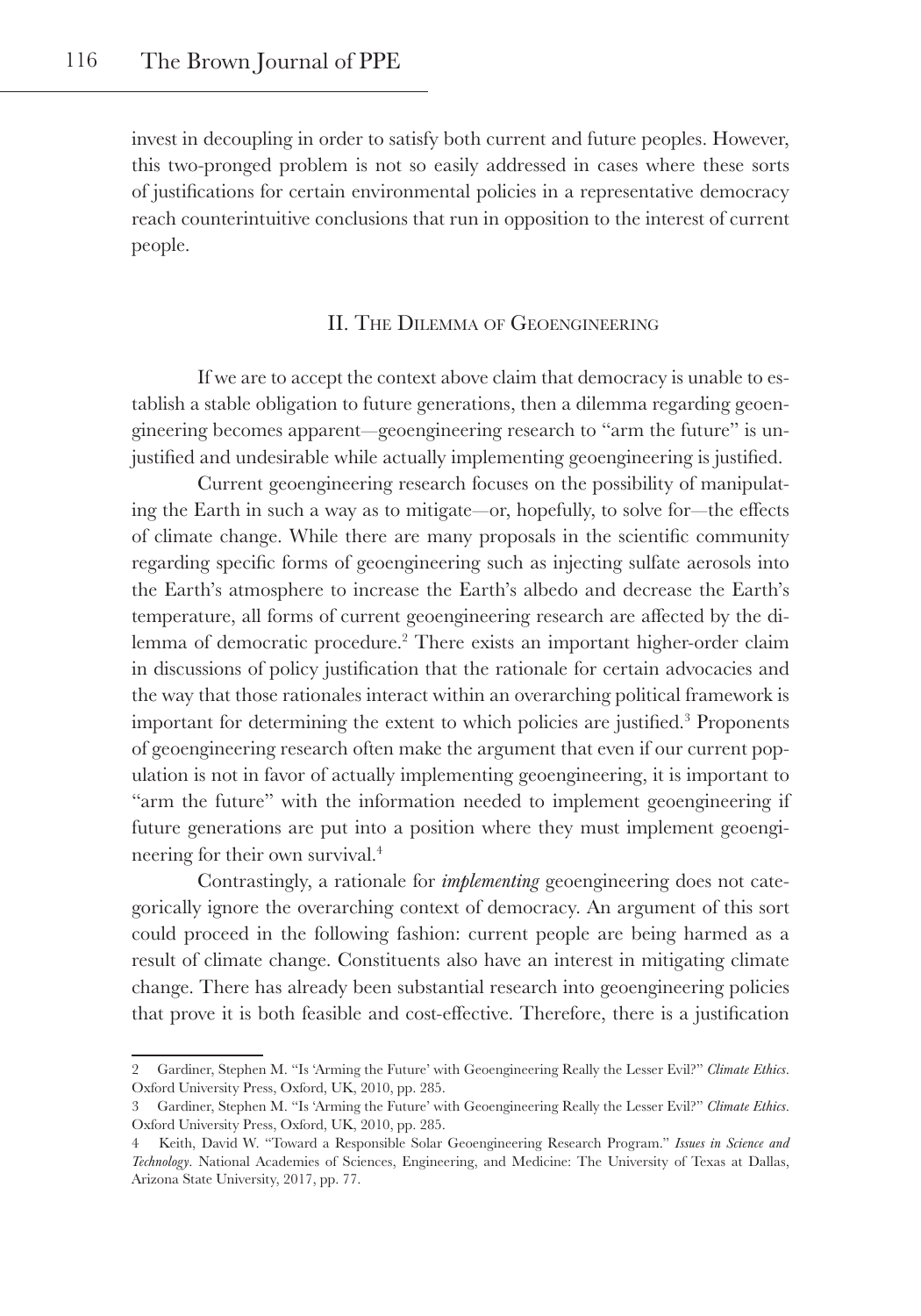for politicians to support the implementation of geoengineering to benefit current people.<sup>5</sup> This is not mere conjecture—in recent memory, members of the Environmental Protection Agency in the United States have lobbied for funds for real-world geoengineering testing and testified to congress proclaiming the wonders of geoengineering.<sup>6</sup> Members of the Trump administration and high-level Republicans have publicly advocated for geoengineering as a method of solving for climate change and some pundits claim that their reason for doing this lies in protecting the interest of constituents in the oil industry.<sup>7</sup> <sup>8</sup> Current people have an interest in implementation and would benefit from a successful deployment of, for example, stratospheric spraying—the introduction of "small, reflective particles into the upper atmosphere to reflect some sunlight before it reaches the surface of the Earth" would act as a way to almost immediately decrease the temperature of the planet and mitigate the current effects of climate change.<sup>9</sup>

The question then becomes why politicians have not made more of an attempt to secure funds to create a real-world test for geoengineering. The answer is deceptively simple—people may not like climate change, but they also do not like the idea of messing with the environment or they believe that there exists a slippery slope in geoengineering, potentially leading to continued adjustments of the environment.<sup>10</sup> While public opinion might be in favor of the idea of researching geoengineering, they are wary of implementation.

#### III. One Potential Response to the Geoengineering Dilemma

One might claim that interest in geoengineering research within the current population is reason enough for politicians to advocate for it. This is not a cat-

<sup>5</sup> Keith, David. *A Case for Climate Engineering.* MIT Press: Cambridge, MA, 2013, pp. 9.

<sup>6</sup> Lukacs, Martin. "Trump presidency 'opens door' to planet-hacking geoengineer experiments." The Guardian, 27 March, 2017.

<sup>7</sup> While the particular group advocating for geoengineering might be members of the oil industry, they are not the only ones who would benefit from a successful deployment of geoengineering. Climate change is a threat to everyone on the planet. The world's current economy is somewhat dependent on oil. Politicians would (ideally) not only consider the interests of oil companies in a decision to implement geoengineering. They would seek to look at the wider effects on the overall economy and constituents who do not work at oil companies. In the context of implementing geoengineering successfully and ending the effects of climate change for current people, people outside the oil industry would benefit from the decision.

<sup>8</sup> Lukacs, Martin. "Trump presidency 'opens door' to planet-hacking geoengineer experiments." The Guardian, 27 March, 2017.

<sup>9</sup> Oxford Geoengineering Programme. "What is geoengineering?" University of Oxford Martin School. 2018. 10 Keith, David W. "Toward a Responsible Solar Geoengineering Research Program." *Issues in Science and Technology*. National Academies of Sciences, Engineering, and Medicine: The University of Texas at Dallas, Arizona State University, 2017, pp. 73.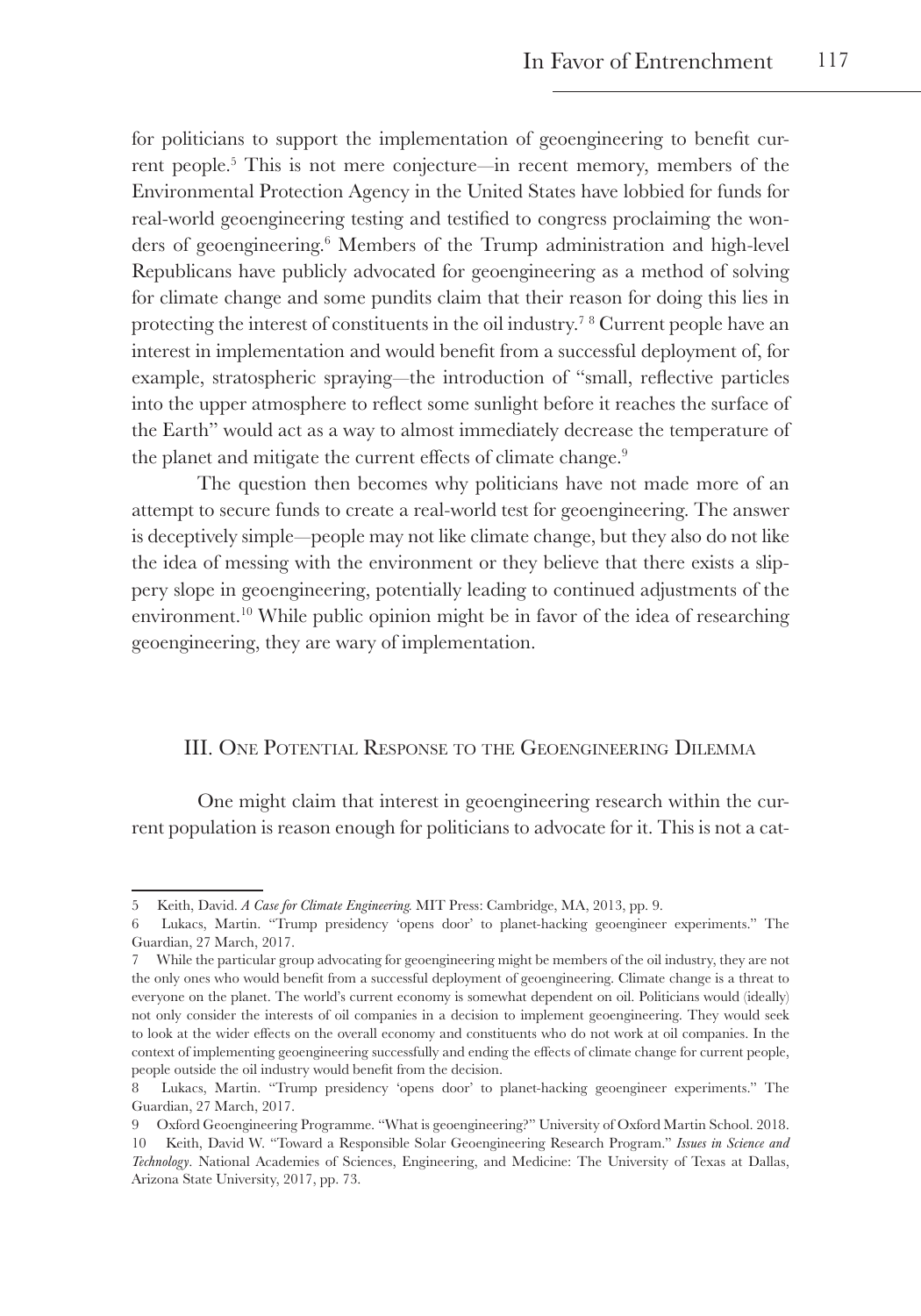egorical solution—it is only contingent on the beliefs of current people and those beliefs could change. If geoengineering research proved to be useful and effective, it might be the case that current people would lose interest in its novelty. Support for policies can fade, and in the case of climate change it would be a mistake to let solutions be determined solely by what could be transient interest. If one accepts that a successful implementation of geoengineering will take time, resources, and extensive research then it can be argued that choosing to stop researching geoengineering is a harm to the future generation that requires that research for its survival.

## IV. Addressing the Democratic and the Geoengineering Dilemmas

Up until this point, this paper has put forth two problems—democracy's two-pronged dilemma and the geoengineering paradox. The two-pronged dilemma states, first, that democracy does not have a structure to address the interest of future citizens and, second, that it is ill-equipped to work on long-term projects to address long-term issues. The geoengineering paradox has been presented as an application of democracy's two-pronged dilemma and states that democracy justifies implementing geoengineering but not researching it. If one accepts these problems and believes that we have some obligation to future generations, then a solution is needed.

A solution to democracy's two-pronged dilemma and the geoengineering paradox is for democratic states to entrench the rights of future generations in their constitutions and laws using legal language that requires policymakers to maintain a certain element of respect for future generations. This would entail positively affirming that human rights extend to the future. Ideally, this entrenchment would be flexible and focus on ideals of intergenerational equality—it would prioritize the interest of future generations to maximize their ability for free choice and maintain a standard of living that is at least at the median of the standard of living of current generations. The content and interpretation of the entrenchment of the rights of future generations is somewhat variable, but the benefits to entrenchment are multifold.

First, entrenchment would allow policymakers to permissibly make decisions in the interest of future generations and avoid the first prong of the democratic problem. It would provide a structural justification for pursuing policies beyond that which can be justified by an obligation to be responsive to their constituency. Although future generations still cannot express approval or disapproval for current policies, a policymaker has reason to virtually represent their interests to the best of their ability.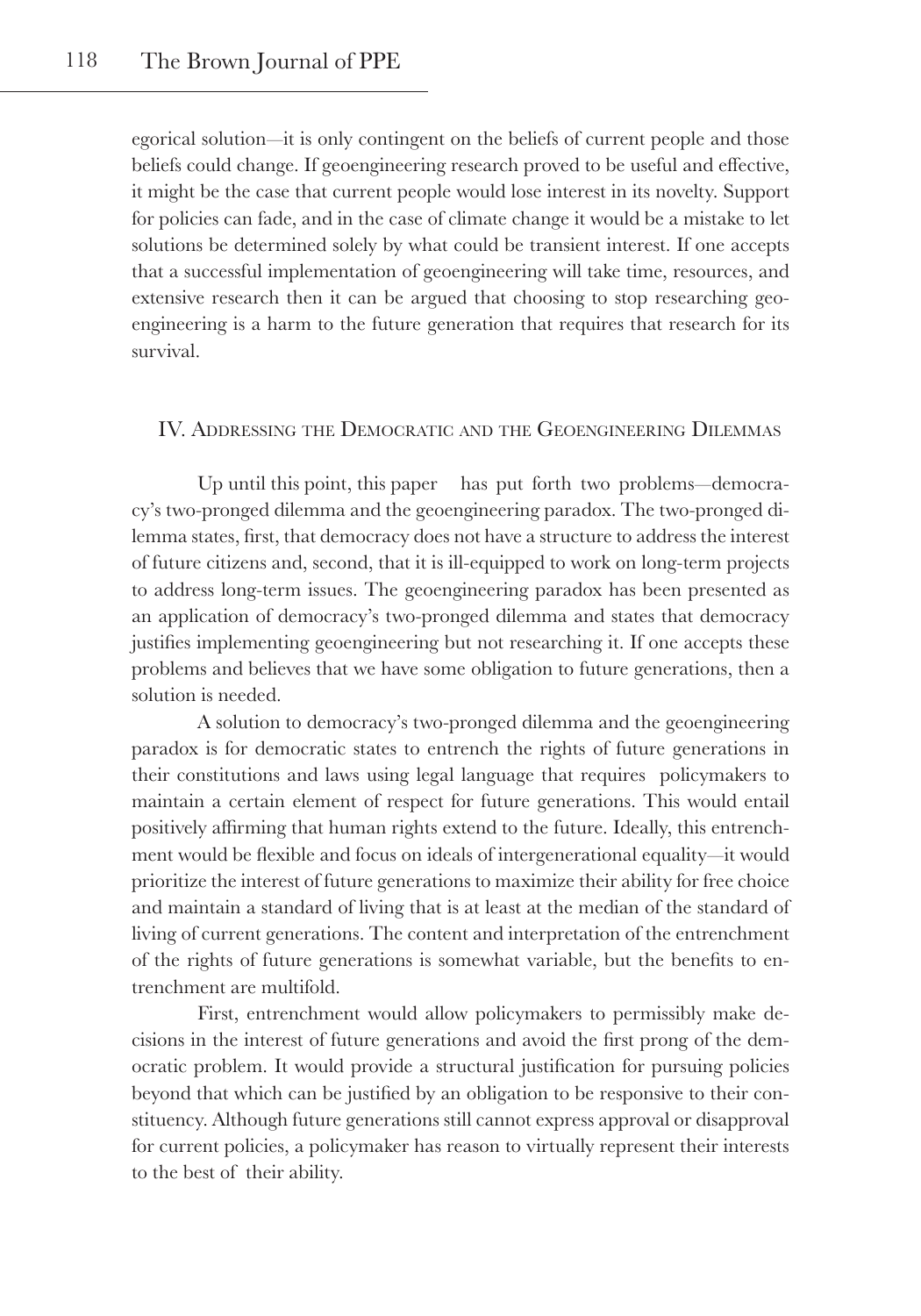The second benefit is also clear—entrenchment solves the second prong of the democratic problem. Entrenchment provides a constitutional obligation to give care towards future generations and take on long-term projects. Even in cases where short-term projects might support a bid for reelection, policymakers must consider whether these short-term projects conflict with the rights of future generations. A practical example can be seen in a political debate on whether to invest in jobs in coal or green energy. Although coal jobs might have some small, short-term benefits to a single politician's constituency, it would be impermissible to make a conscious choice to support an industry that has the ability to exacerbate environmental harms. Instead, the politician might advocate for investing in renewable energy and training programs to transition coal miners to work at a new renewable energy plant. In cases where there are geographic concerns about the feasibility of renewable energy, the burden of the politician would be to determine whether any industry practices could be changed in order to improve the sustainability of the local coal plant. Entrenchment implies consideration of the future rather than a categorical prioritization of interests.

Third, and most relevant to the geoengineering dilemma, entrenchment allows for there to be an overarching political context that legitimizes the rationale for research in the name of "arming the future." It allows politicians to support geoengineering research even in the context where the benefits of the policy will not be realized for decades-long after their time in office is done. It represents fulfilling a contractual obligation. If a politician were to propose a policy that would violate the constraints of entrenchment, then she would be liable to something like impeachment. Impeachment acts as a way to punish politicians who break laws. As entrenching the rights of future generations would be akin to proposing a law constraining conduct, the violation of entrenchment would be a violation of the law. This would give individuals and structures within the government the ability to impose sanctions on those policymakers who would seek to disrespect future generations.

## V. Responding to Potential Objections to Entrenchment

Even if one accepts that entrenching basic rights for future generations addresses democracy's two-pronged dilemma and the geoengineering dilemma, there are still a few powerful objections to entrenchment.

a. Entrenchment is Undemocratic

One could make the argument that any entrenchment of any value into a constitution is undemocratic as it could constrain the ability of policymakers to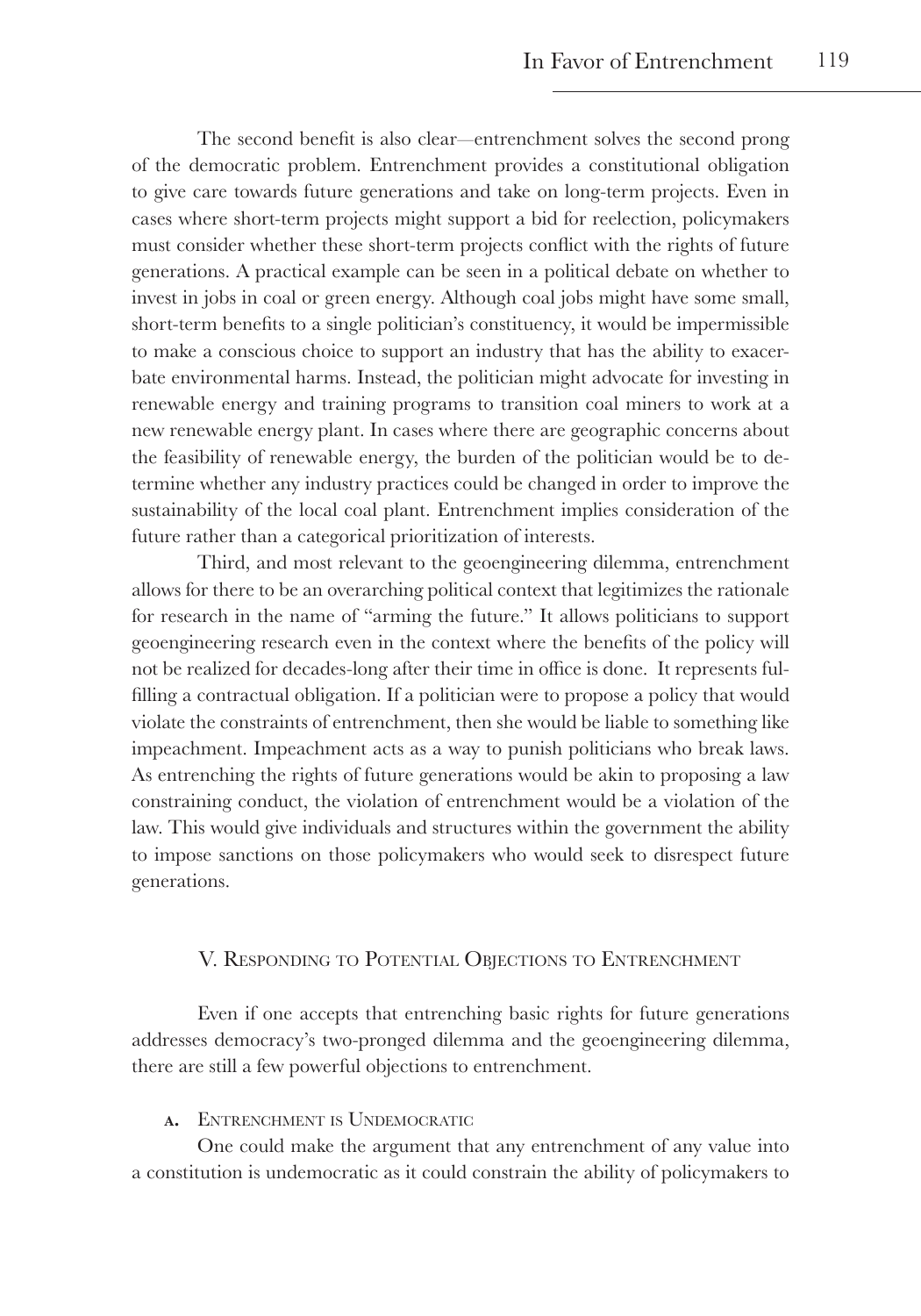be responsive to their constituents. Values that are entrenched in a constitution—a document made by one group of people that often continues on to future generations—do not always represent the views of current people. To entrench the rights of future generations in a constitution would be to impose values on future generations; something inherently undemocratic.

This is a relatively weak argument for two main reasons. First, entrenchment in this case is something that allows for procedural fairness and respects democratic tenets of equality. If one was a proponent of democracy, then she would advocate for both of these features as prerequisites for a democratic process to take place.

Second, and most powerfully in the context of this paper, entrenchment explains the reason that the paradox of geoengineering exists. People often recognize respect for future generations as a value that they either have or ought to have. Although they themselves may disagree with implementing geoengineering, that does not mean that they categorically want to take that choice away from others. Although democracies do not necessarily need to possess liberal values, they often do because of concerns about fairness and equality. In order to ensure that future generations maintain an ability to choose, it is necessary to implement certain political protections against current generations unknowingly limiting the options of future generations.

#### b. An Epistemic Worry

One more powerful objection to entrenchment is the notion that current people do not even know what is in the interest of future people. After all, one of the benefits of democracy is that people can voice their own interests and concerns to policymakers. Future people cannot do this as they do not yet exist. Norms and values change over time, and opinions about policy can often be shaped by these changes. Apart from a concern about what interests future people will have, there may also be a second, purely epistemic worry that consists of something akin to the following: we cannot know what the future holds with any certainty, and we cannot make policy to address problems that we do not know about. Therefore, any policy to help the future will rely on incomplete information.

First, this epistemic question applies to current people too. If individuals do not vote, policymakers are still tasked with considering them in their decisions. We do not say that they have done something wrong if policymakers make an imperfect decision—we only say they made a mistake when the decision they make directly violates the rights of those people who are not their constituents. For example, a decision to invest in infrastructure in one town that 40% of the town refrained from voting on. That by itself is not a problem. If the infrastructure investment requires bulldozing the home of someone who did not vote for this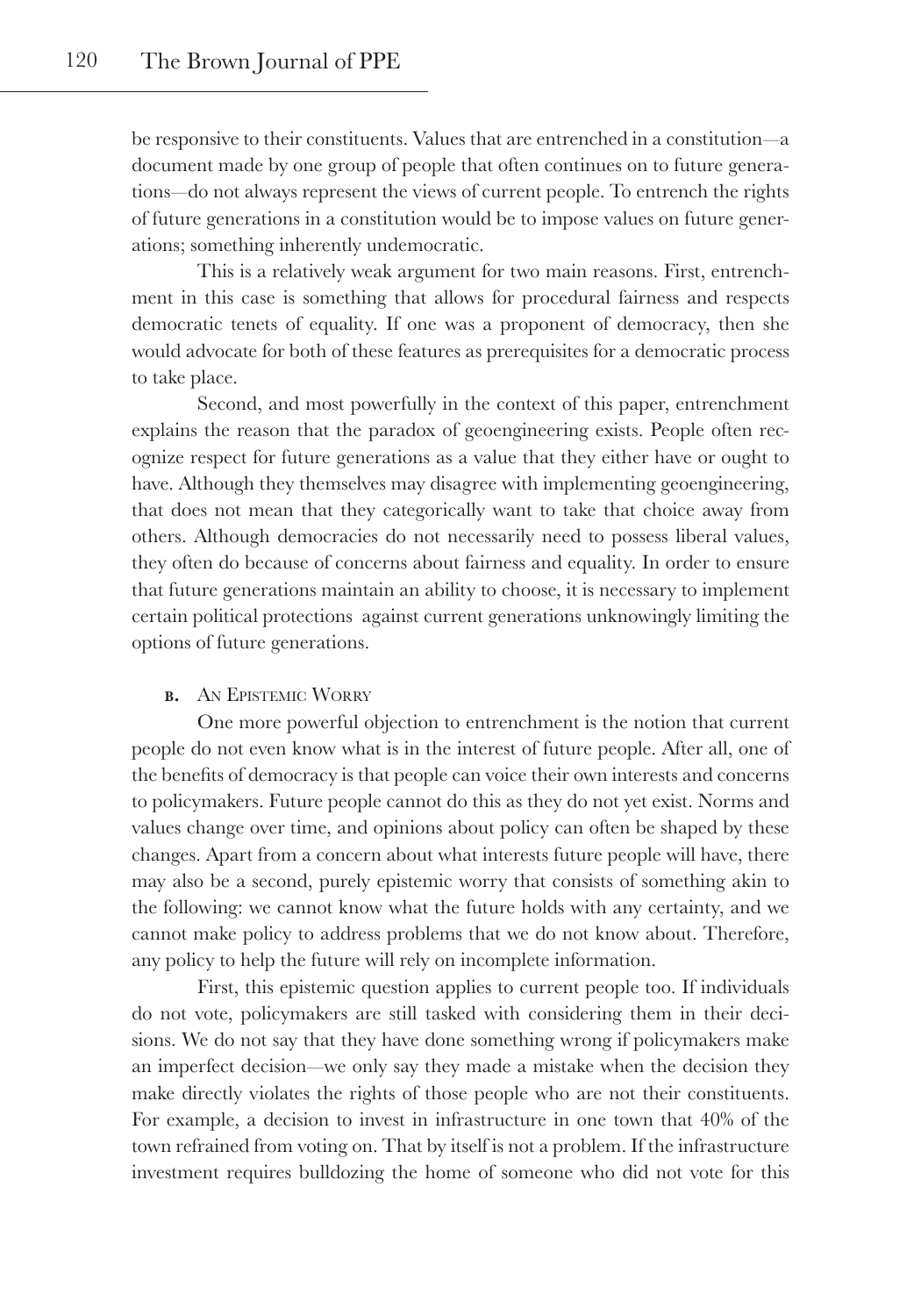plan, then that person could say that her personal rights were disrespected and the policymaker did something wrong.

Second, certain interests have remained the same. Basic goods that are key to survival are a prerequisite for having higher order interests,interests that relate to ethical determinations of what a good life would entail. In terms of higher order interests, "although moral variety undoubtedly exists, it is less extensive than is often supposed…[as] commonalities define the distinctively human forms of life." 11 Certain interests are human interests, and entrenchment focuses on the consideration of these interests. Even if one disagrees with the idea that there can be one common conception of the "good life" as espoused by the Skidelskys', approaches of determining a good life based on what a rational individual would want or what capabilities we wish individuals to have also require attention to ensuring basic goods. Basic goods are "in general necessary for the framing and the execution of a rational plan of life" and capabilities require asking "what is soand-so able to do and be?"<sup>12</sup> Food, clean water, and shelter are all requirements for safe living, and all of those requirements are threatened by climate change.

Third, in terms of the specific policy of "arming the future" with geoengineering research, current people are not telling the future what to do. Instead, current people would be maximizing the choices that the future can make by providing them with information. Entrenchment as a justifying account of why it would be permissible to "arm the future" does not entail an epistemic overreach as no decision is being made; the future does not need to use the information that they would be given. They have the freedom to refuse to implement geoengineering if *they* do not believe it is what is best for them.

Finally—to address the purely epistemic worry that nobody can predict the future on a policy level—it is important to recognize that it is likely the case that climate change will pose an existential risk to some future generation. Although it is always difficult to calculate epistemic uncertainty, it is plausible to say that we are relatively certain that if climate change is currently affecting people, it will likely affect future people as well. It is also worth noting that in our current democratic system, policymakers *do* recognize climate change as an existential risk to future generations and often act in the international arena to combat it like with the Kyoto Protocol or the Paris Accords.<sup>13</sup>

<sup>11</sup> Skidelsky, Edward and Skidelsky, Robert. *How Much is Enough?: Money and the Good Life*. New York, NY, 2012, pp. 146-147.

<sup>12</sup> Skidelsky, Edward and Skidelsky, Robert. *How Much is Enough?: Money and the Good Life*. New York, NY, 2012, pp. 147-148.

<sup>13</sup> Even if someone accepts that treaties, recycling, and cutting back on emissions are 100% effective and will save the planet, it does not undermine this paper. This paper is centrally focused on how entrenchment is one solution to democracy's problems in justifying geoengineering research underneath the assumption that we have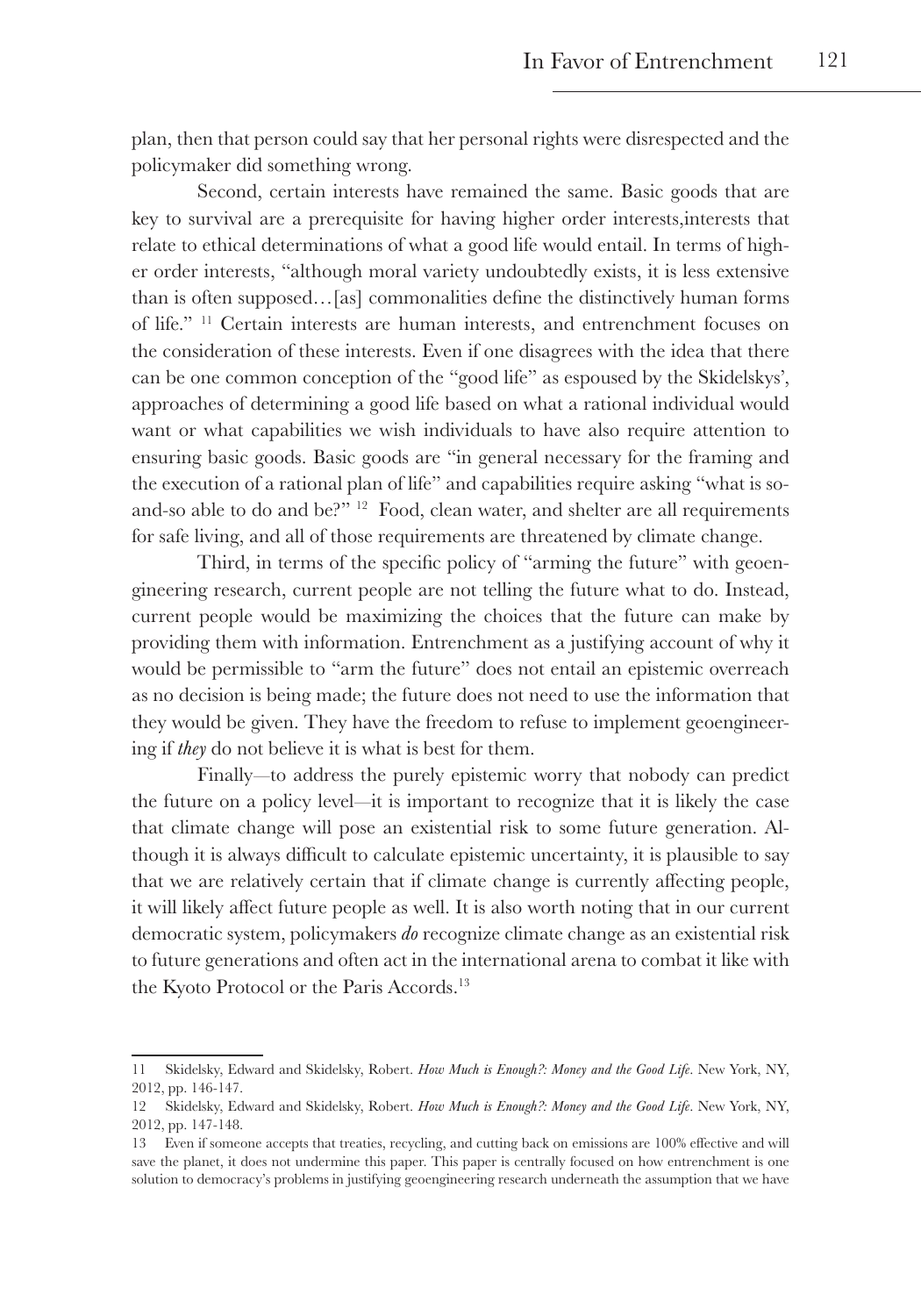#### c. Prioritizing the Present

Another strong objection to entrenchment is the worry that policymakers would be prohibited from prioritizing the present. If there are side constraints against harming the future, policymakers may feel like they either cannot make any decision or can only make decisions that benefit the future for fear of being impeached for shirking their duties to the future.

First, this misunderstands the goal of entrenchment. Entrenchment states that there is a prohibition against harming future generations with current policies. It prohibits policymakers from ignoring future generations in their calculations. It allows policymakers to permissibly take action that benefits future generations without someone claiming that they are shirking their obligations to the present. It does not state that policymakers should *only* prioritize future generations; it simply places a side constraint on what sorts of policies can be permissibly implemented. We still may not harm the present with our policies.

Second, stating that a certain group has rights that should be protected does not imply that the current generation does not have rights. Entrenching the rights of future people does not take away the rights of current people. Certain policies might prioritize future people over current people, but in the case of justifying climate change policy that is not the case,especially when it comes to geoengineering research to "arm the future."<sup>14</sup>

Third, to address the worry about undue prioritization in regard to taxation, there is a mistake in assuming that geoengineering research does not benefit current people. Scientific research has numerous fringe benefits. It benefits scientists and educational institutions in terms of providing funding and jobs as well as attracting new talent. Furthermore, there is no guarantee that an individual's taxes go towards something that will benefit her in specific terms. If someone agrees to exist within the bounds of government and pay taxes, she agrees to pay for a set of government services rather than a specific service. There is no real mechanism to withhold a person's taxes from being used towards services that do not directly benefit her as money is fungible.

Finally, a worry about considering the interests of future people is akin to worrying about the interests of current people. A democratic system gives everyone input into the decision-making process, but equality of input does not entail

some obligation to future generations. The issue of international treaties also brings up another implied limit to this paper's argument— this paper addresses a single democratic state's obligation to its own people and it does so in a vacuum. Obligations to other states in the international arena are not discussed because this paper is short. 14 Someone could respond that geoengineering research does harm the present because it increases the risk that geoengineering would actually be deployed. This response depends on research falling into the wrong hands or a complete lack of ability to track people capable of performing the science necessary to implement geoengineering— conditionals easily preventable with smart policy decisions and resources that a politician would need to consider as a part of their obligation to current generations.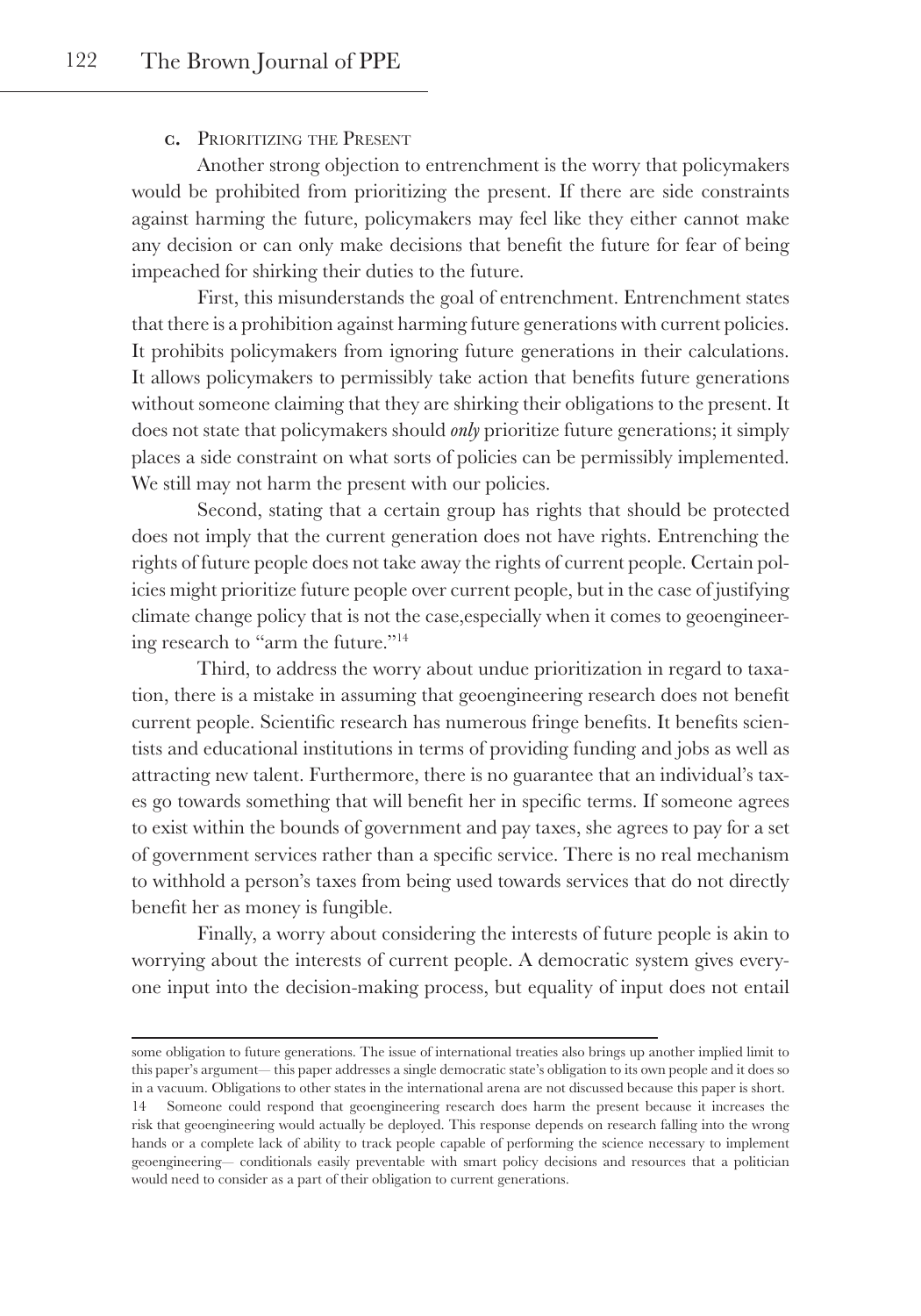that everyone's input will be included in the final decision. Consideration of future interest does not imply that those interests will always override current interests; it is the job of policymakers to make reasoned decisions rather than a problem with entrenchment.

To this final response, there is a separate worry, namely the way that democracy often considers interests is via some majority rules system. It is because of this that there can exist a tyranny of the majority where the interests of the minority are systematically discounted. If consideration of future people is meant to mean that policymakers are to consider each of the votes of the infinite future people, then it may mean that in a democratic system would always side with the infinite future people because they numerically outweigh current people.

This interpretation of entrenchment is a mistake. First, consideration of basic interests does not require counting individual votes as the interests remain the same and simply act as a constraint. Second, side constraints on what policymakers can permissibly vote for exist in our current system in order to curtail the harms of the tyranny of the majority. While individual policies can fall into the trap of the tyranny of the majority, policymakers do not have the right to infringe on the basic rights of the minority.

## VI. CONCLUSION

If one wishes to justify funding geoengineering research to "arm the future," then it is necessary to solve democracy's two-pronged problem and address its relationship with the dilemma of geoengineering. While policymakers have the ability to make any law, it is important that the laws they create are justified by a broader framework. By entrenching the rights of future generations to basic necessities that would be harmed by climate change, policymakers would have a codified reason to invest in policies that can "arm the future" with information about how to quickly counteract climate change.